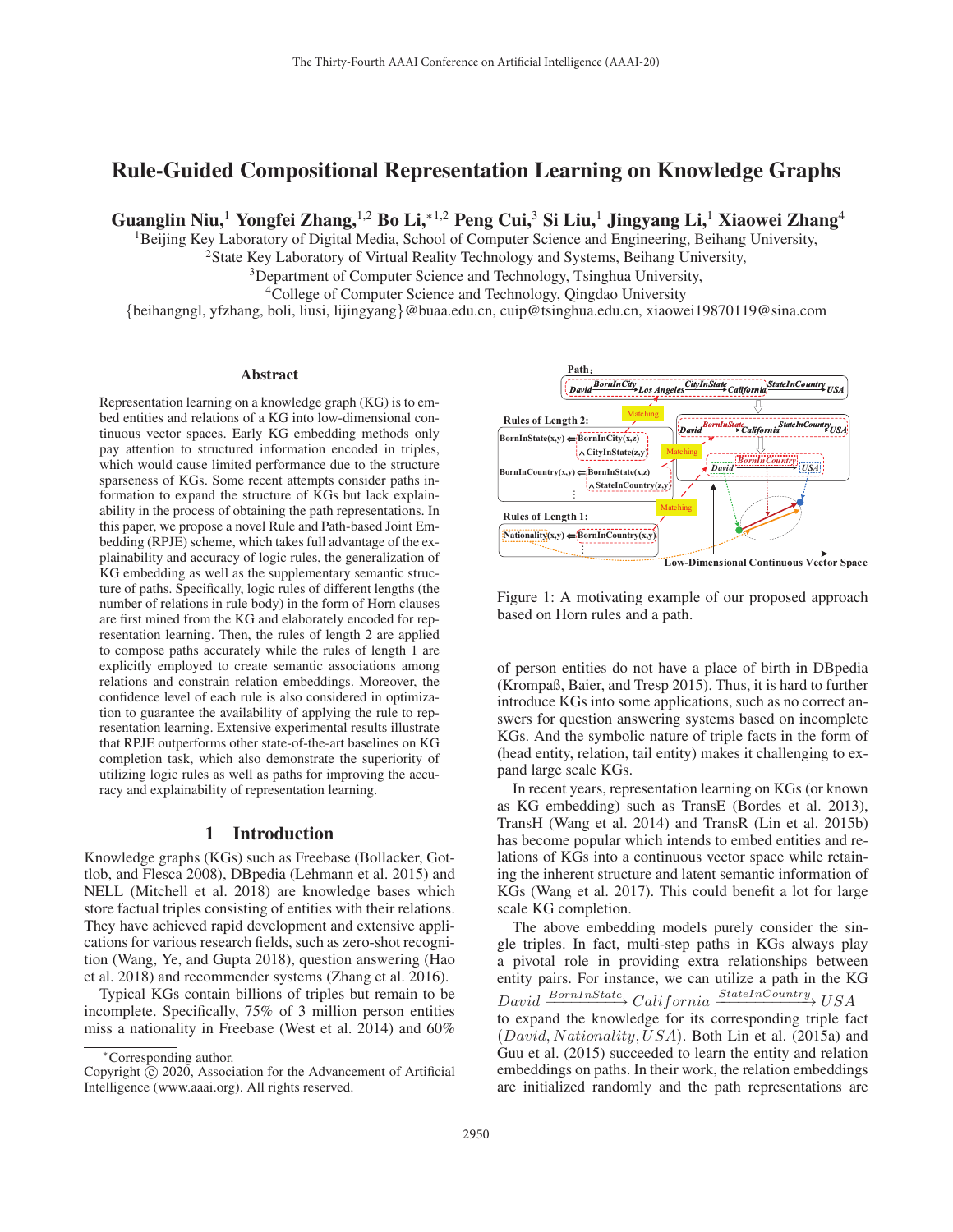composed via addition, multiplication or Recurrent Neural Networks (RNN) of the relations along the paths. Since the path representations are achieved purely based on numerical calculations in a latent space, such approaches will cause error propagation and limited accuracy of the paths embeddings and further affect the whole representation learning.

An effective way to apply the extra semantic information in KG embedding is to employ the logic rules in view of their accuracy and explainability. KALE (Guo et al. 2016) and RUGE (Guo et al. 2018) both convert the rules into complex formulae modeled by t-norm fuzzy logics to transfer the knowledge in rules into the learned embeddings. Nevertheless, logic rules could maintain their original explainability only in the symbolic form and such rules actually focus on the semantic associations as well as the constraints of various relations, which have not been well exploited for the triples and paths in KG embedding.

This paper proposes a novel rule-guided compositional representation learning approach named Rule and Path-based Joint Embedding (RPJE), using Horn rules to compose paths and associate relations in the semantic level to improve the precision of learning KG embeddings on paths and enhance the explainability of our representation learning. In allusion to the path as shown in Figure 1, the rule bodies in two Horn rules of length 2  $borninstate(x, y) \leftarrow bornincity(x, z) \wedge cityinstate(z, y)$ and bornincounrty $(x, y) \Leftrightarrow$  borninstate $(x, z) \wedge$ stateincountry  $(z, y)$  are respectively matched with two segments of the path, which could be applied to iterately compose the entire path as a straightforward triple  $(David, BornInCountry, USA)$ . Then, the rule body of length 1  $Nationality(x, y) \leftarrow BornInCountry(x, y)(0.9)$  is matched with the relation BornInCountry. Therefore, two relation embeddings denoting Nationality and  $BornInCountry$  are further constrained to be closer in the latent space with confidence level 0.9.

In experiments, we evaluate the proposed model RPJE on four benchmark datasets of FB15K, FB15K-237, WN18, and NELL-995. Experimental results illustrate that our approach achieves superior performances on KG completion task and significantly outperforms state-of-the-art baselines, which verifies the capability of combining rules with paths in KG embedding. Our main contributions of this work are:

- To the best of our knowledge, this is the first attempt to integrate logic rules with paths for KG embedding, endowing our model with both the explainability from semantic level and the generalization from data level.
- Our proposed model RPJE considers the various types of rules to inject prior knowledge into KG embedding. It can use the encoded length-2 rules to start paths composition rather than with randomly initialized vectors for obtaining accurate path representations. And the semantic associations among relations could be created by length-1 rules.
- We conduct extensive experiments on KG completion and our model achieves promising performances. The influence of different confidence thresholds of rules demon-

strates that considering confidence of rules in our model guarantees the effectiveness of using rules and could achieve good robustness to various confidence thresholds.

### 2 Related Work

KG embedding models: In recent years, many works have been done to learn distributed representations for entities and relations in KGs, which fall into three major categories: (1) Translational distance model. Inspired by the translation invariant principle from word embedding (Mikolov, tau Yih, and Zweig 2013), TransE (Bordes et al. 2013) regards relations as translating operations between head and tail entities, i.e., the formula  $h + r \approx t$  should be satisfied when triple  $(h, r, t)$  holds. (2) Tensor decomposition model. Dist-Mult (Yang et al. 2015) and ComplEx (Trouillon et al. 2016) both utilize tensor decomposition to represent each relation as a matrix and each entity as a vector. 3) Neural networks model. In NTN (Socher et al. 2013), a 3-way tensor and two transfer matrices are encoded into multilayer neural network. Among these methods, TransE and plenty of its variants TransH (Wang et al. 2014), TransR (Lin et al. 2015b) and TransG (Xiao, Huang, and Zhu 2016) have become promising approaches for successfully capturing the semantics of KG symbols. However, the above methods merely consider the facts immediately observed in KGs and ignore extra prior knowledge to enhance KG embedding.

Path enhanced models: Paths existing in KGs have gained more attentions to be combined with KG embedding because multi-hop paths could provide relationships between seemingly unconnected entities in KGs. Path Ranking Algorithm (PRA) (Lao, Mitchell, and Cohen 2011) is one of the early studies which searches paths by random walk in KGs and regards the paths as features for a per-target relation binary classifier. Neelakantan et al. (2015) proposed a compositional vector space model with a recurrent neural network to model relational paths on knowledge graph completion. Guu et al. (2015) introduced additive and multiplicative interactions between relation matrices in the path. Lin et al. (2015a) proposed PTransE to obtain the path embeddings by composing all the relations in each path. DP-TransE (Zhang et al. 2018) jointly builds interactions between the latent features and graph features of KGs to offer precise and discriminative embedding. However, all these techniques obtain the path representations via calculating relation embeddings along the paths, which would cause limited accuracy and lack explainability.

Rule extraction and rule enhanced models: Logic rules are explainable and contain rich semantic information, which have shown the power in knowledge inference. The Inductive Logic Programming algorithms such as XAIL are available to learn FOL or even ASP-style rules. However, it is difficult to mine rules from KGs with ILP algorithms due to open world assumption of KGs (absent information cannot be taken as counterexamples). Therefore, several rule mining methods have been developed to extract rules efficiently from large scale KGs, including AMIE (Galárraga et al. 2013), AMIE+ (Galarraga et al. 2015), RLvLR (Omran, ´ Wang, and Wang 2018) and CARL (Tanon et al. 2018).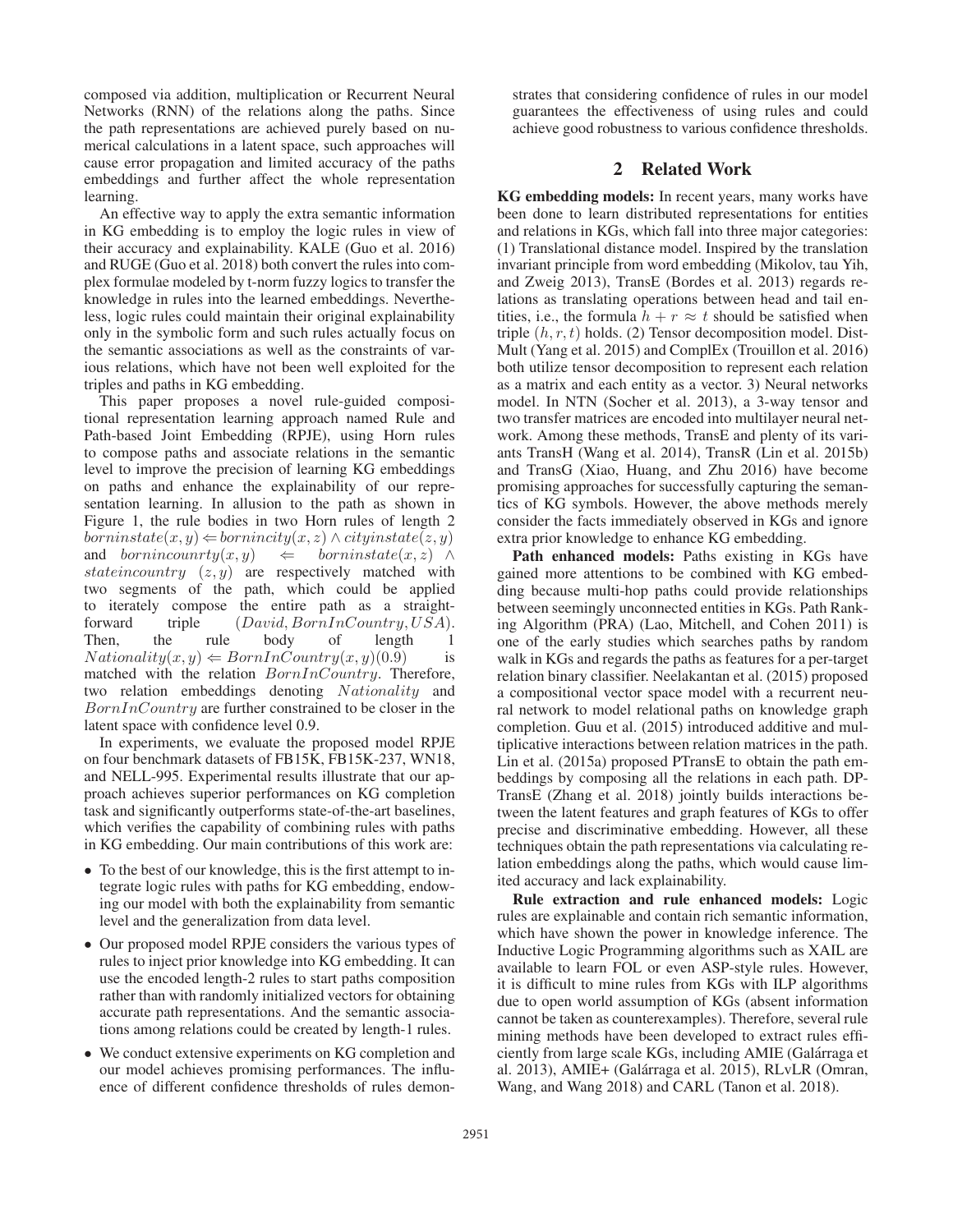Based on the valid rules, some studies integrate logical rules in deep neural networks (DNN) and show impressive results in sentence sentiment analysis and named entity recognition (Hu et al. 2016a; 2016b). Markov logic network (MLN) (Richardson and Domingos 2006) combines firstorder logic with probabilistic graphical models for reasoning but it is inefficient to infer via MLN approach and the performance is limited due to some triples cannot be discovered by any rules. Besides, some works (Gad-Elrab et al. 2016; Tran et al. 2016) obtain the answer set semantics by directly using horn rules on KGs for KG completion but lack high generalization and the main usage of these models is learning rules.

To improve both the precision and generalization of KG completion, some of the recent researches attempt to incorporate the rules into KG embedding models (Wang, Wang, and Guo 2015). Minervini et al. (2017) imposed the equivalence and inversion constraints on the relation embeddings. But this approach considers only two types of constraints between relations rather than general rules, which might not always be available for any KG. In both KALE (Guo et al. 2016) and RUGE (Guo et al. 2018), the triples are represented as atoms and the rules are modeled by t-norm fuzzy logic for being converted into complex formulae formed by atoms with logical connectives. However, the above two methods quantify the rules in embedding which would decrease the explainability and accuracy of rules. By eliminating the complex process of modeling rules to be formulae, we explicitly and immediately employ the Horn rules to deduce the path embeddings and create the semantic associations between relations.

# 3 Methodology

We attempt to integrate paths with logic rules to provide more semantic information in our model. The overall framework of the proposed scheme is shown in Figure 2. Firstly, we extract the paths and mine the Horn rules from KG, where the rules of length 1 and 2 are denoted as Rules  $R_1$ and Rules  $R_2$ , respectively (§3.1). Then, we apply Rules  $R_2$ to iteratively compose paths and Rules  $R_1$  to create the semantic associations of some relation pairs (§3.2). Furthermore, vector initialization is used to transform the entities and relations in symbolic space into the vector space for training the KG embeddings. Finally, compositional representation learning is implemented for optimizing objective specific to triples, paths and associated relations pairs (§3.3, §3.4).

### 3.1 Logic Rules Extraction from KG

Horn rules could be mined automatically by any KG rule exaction algorithm or tool. In this paper, we first mine rules together with their confidence levels denoted as  $\mu \in [0, 1]$ from KGs. And a rule with higher confidence level has higher possibility to hold. We limit the maximum length of rules to 2 for the efficiency of mining valid rules. Thus, rules are classified into two types according to their length: (1) **Rules**  $R_1$ **. The set of length-1 rules is denoted as Rules**  $R_1$ **,** which associating two relations in rule body and rule head.

(2) **Rules**  $R_2$ . The set of rules with length 2 is denoted as  $R_2$ , which could be utilized to compose paths. Some examples of Rules  $R_1$  and Rules  $R_2$  are provided in Table 1.

Remark: The inverse version of each relation is always added in path-based approaches to constrain each path along one direction and improve the graph connectivity (Zhang et al. 2018). Therefore, given a triple  $(h, r, t)$ , a reconstructed triple  $(t, r^{-1}, h)$  is defined to express the inverse relationship  $r^{-1}$  between entity t and entity h.

# 3.2 Rules Employment for Compositional Representation Learning

The Horn rules extracted from KGs could be utilized in two modules for compositional representation learning, including paths composition by Rules  $R_2$  and relation pairs association by Rules  $R_1$ .

Paths Composition by Rules  $R_2$ . We first implement paths extraction procedure by PTransE (Lin et al. 2015a) on KGs, where each path  $p$  is extracted together with its reliability which is achieved by the path-constraint resource allocation mechanism and denoted as  $R(p|h, t)$  between an entity pair  $(h, t)$ . We generate each path set  $P(h, t)$  by selecting the paths between the entity pair  $(h, t)$  with their reliability over 0.01. Specifically, it is essential to form a sequential path by atoms of each rule body in Rules  $R_2$  for composing paths. A chain rule is further defined as the rule which the entity pair linked by the chain in the rule body is also connected by the relation in the rule head. However, the rules mined by most of the existing open-source rule mining systems could not be directly utilized because these rules are not chain rules. Therefore, we should encode each rule to form a directed path of its rule body (removing some of the rules could not be converted as this formalization in any case). In total, there are totally 8 different types of rules conversion modes, as provided in Table 2. Take the original rule  $r_3(a, b) \Leftarrow r_1(e, b) \wedge r_2(e, a)$  for instance, we first convert the atom  $r_2(e, a)$  into  $r_2^{-1}(a, e)$ , and then exchange two atoms in the rule body to obtain a chain rule  $r_3(a, b) \Leftarrow r_2^{-1}(a, e) \wedge r_1(e, b)$ , which could be further abbreviated to  $r_3 \leftarrow (r_2^{-1}, r_1)$ . Then, a path containing a sequence of relations  $r_2^{-1} \rightarrow r_1$  could be composed as  $r_3$ .

To make the best of encoded rules, we should traverse the paths and conduct the composition operation iteratively in the semantic level until no relation could be composed by rules since two relations are composed every time and the composition result might be composed in the next step. Considering two types of scenarios in practical paths composition procedure: (1) The optimal scenario that all of the relations in a path could be iteratively composed by Rules  $R_2$  and finally joined together as a single relation between entity pair. (2) The general scenario that some relations are unable to be composed based on Rules  $R_2$ , we will adopt the numerical operation such as addition for the embeddings of these relations. Besides, in allusion to the situation that more than single rule could be matched in the path simultaneously, such as two rules  $U(a, b) \leftarrow R(a, c) \wedge T(c, b)$  as well as  $V(a, b) \leftarrow R(a, c) \wedge T(c, b)$  are both activated, the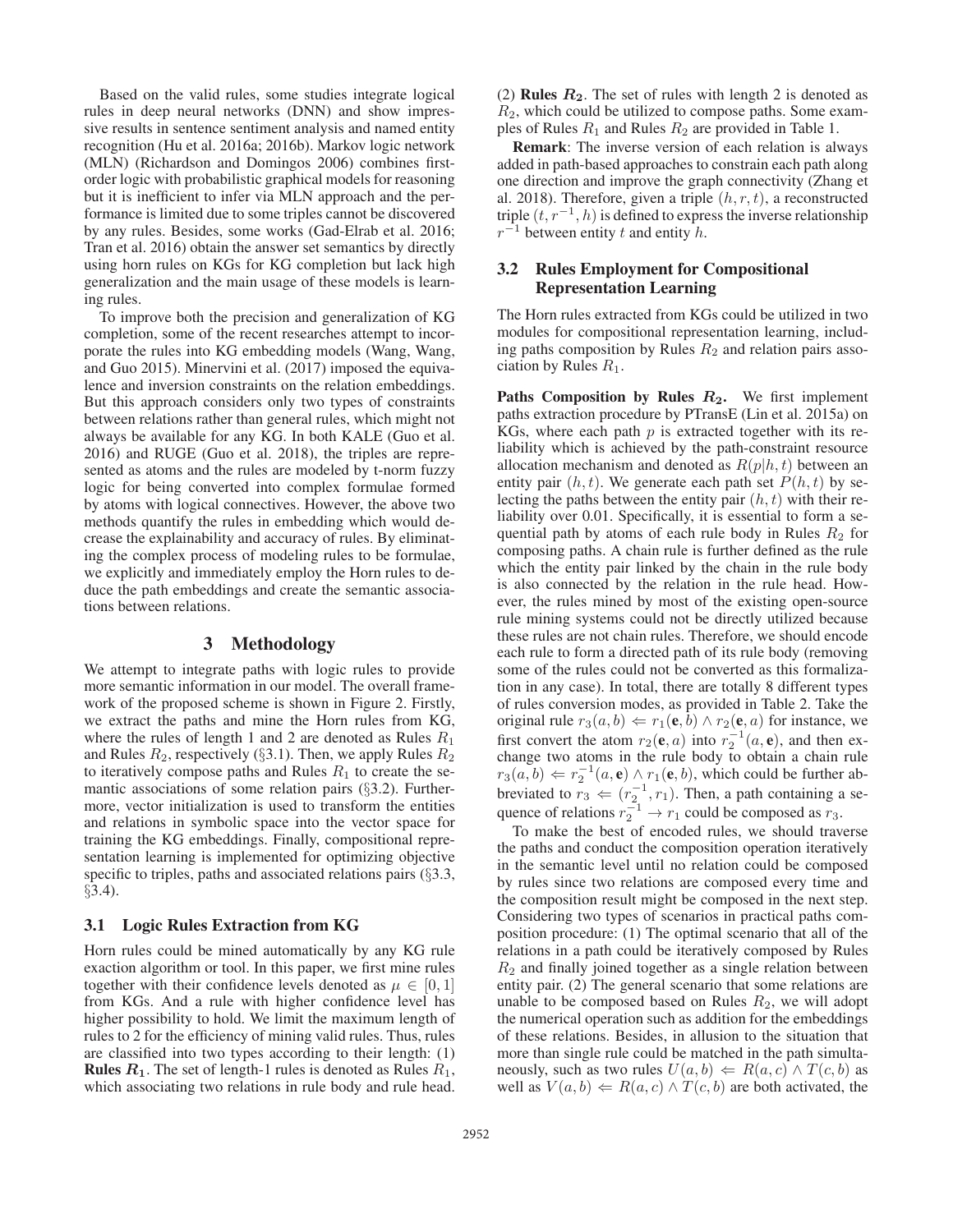

Figure 2: Overall architecture of our model.

| Rules $R_1$ with confidence levels                                                                                                                                                                                                                              |
|-----------------------------------------------------------------------------------------------------------------------------------------------------------------------------------------------------------------------------------------------------------------|
| $concept: city located in country(a, b) \Leftarrow concept: city capital of country(a, b) 0.86 (extracted from NELL-995)$<br>$/location/location/people\_born\_here(a, b) \Leftarrow /people/person/place\_of\_birth^{-1}(a, b)$ 1 (extracted from FB15K)       |
| Rules $R_2$ with confidence levels                                                                                                                                                                                                                              |
| $concept: parent of person(a, b) \Leftarrow concept: has pouse(a, e) \wedge concept: father of person(e, b) 1 (extracted from NELL-995)$<br>$\#film/language(a, b) \Leftarrow /film/directed_by(a, e) \land /person/language(e, b) 0.81$ (extracted from FB15K) |

Table 1: A few examples of rules mined from FB15K and NELL-995. The superscript "-1" means inverse relation.

| The original rules                                                | Encoded rules                         |
|-------------------------------------------------------------------|---------------------------------------|
| $r_3(a,b) \Leftarrow r_1(a,e) \wedge r_2(e,b)$                    | $r_3 \leftarrow (r_1, r_2)$           |
| $r_3(a,b) \Leftarrow r_1(\mathbf{e},b) \wedge r_2(a,\mathbf{e})$  | $r_3 \Leftarrow (r_2, r_1)$           |
| $r_3(a,b) \Leftarrow r_1(\mathbf{e},b) \wedge r_2(\mathbf{e},a)$  | $r_3 \Leftarrow (r_2^{-1}, r_1)$      |
| $r_3(a,b) \Leftarrow r_1(\mathbf{e},a) \wedge r_2(\mathbf{e},b)$  | $r_3 \Leftarrow (r_1^{-1}, r_2)$      |
| $r_3(a,b) \Leftarrow r_1(a,e) \wedge r_2(b,e)$                    | $r_3 \Leftarrow (r_1, r_2^{-1})$      |
| $r_3(a,b) \Leftarrow r_1(b,e) \wedge r_2(a,e)$                    | $r_3 \Leftarrow (r_2, r_1^{-1})$      |
| $r_3(a,b) \Leftarrow r_1(\mathbf{e}, a) \wedge r_2(b,\mathbf{e})$ | $r_3 \Leftarrow (r_1^{-1}, r_2^{-1})$ |
| $r_3(a,b) \Leftarrow r_1(b,e) \wedge r_2(e,a)$                    | $r_3 \Leftarrow (r_2^{-1}, r_1^{-1})$ |

Table 2: The list of conversion mode for Rules  $R_2$ . The left half are the original rules directly extracted from KG, and the right half are the encoded rules. In Table 2, variables  $a, b, e$  can be substituted by entities, where  $r_1, r_2$  are denoted as relations in rule body and  $r_3$  is the relation in rule head.

rule with the highest confidence should be selected to compose the path. Specifically, we define the path composition result via the above procedure as  $C(p)$  which is also denoted as the path embedding of the path p.

Relations Association by Rules *R***1**. On account of the Rules  $R_1$ , where a relation  $r_1$  may have more semantic similarity with its directly implicating relation  $r_2$  when the rule  $\forall x, y : r_2(x, y) \Leftarrow r_1(x, y)$  holds. The rules in the form of  $(a, r_2, b) \Leftarrow (b, r_1, a)$  need to be encoded as  $(a, r_2, b) \Leftarrow$  $(a, r_1^{-1}, b)$  for representation learning. Hence, in the training process, the embeddings denoting a pair of relations which appear simultaneously in Rules  $R_1$  should be constrained to be closer than the embeddings of two relations that mismatch any rule.

### 3.3 Compositional Representation Modeling

Along with the strategy of translation-based algorithms, for each triple  $(h, r, t)$ , we define three energy functions to respectively model correlations with the direct triple along with the typical translation-based methods, the path pair using Rules  $R_2$  and the relation pair employing Rules  $R_1$ :

$$
E_1(h, r, t) = \|\mathbf{h} + \mathbf{r} - \mathbf{t}\|
$$
 (1)

$$
E_2(p,r) = R(p|h,t) \left( \prod_{\mu_i \in B(p)} \mu_i \right) \| C(p) - \mathbf{r} \| \tag{2}
$$

$$
E_3(r, r_e) = \|\mathbf{r} - \mathbf{r}_e\| \tag{3}
$$

where  $E_1(h, r, t)$  is defined with the less score if triple  $(h, r, t)$  holds.  $E_2(p, r)$  denotes the energy function evaluating the similarity between path  $p$  and relation  $r$ , and  $R(p|h, t)$  represents the reliability of the path p from the entity pair  $(h, t)$  and is calculated the same as in PTransE (Lin et al. 2015a). h, r and t are the embeddings of head entity, relation and tail entity, respectively.  $C(p)$  denotes the composition result of the path  $p$ , which is obtained according to the paths composition procedure explained in §3.2. And  $B(p) = {\mu_1, \ldots, \mu_n}$  represents the set of confidence levels corresponding to all the rules in Rules  $R_2$  employed in the process of composing the path p.  $E_3(r, r_e)$  is the energy function indicating the similarity of relation  $r$  and another relation  $r_e$  and should be assigned with less score if  $r_e$  is the relation implicated by the relation r with Rules  $R_1$ .  $\mathbf{r}_e$  is the embedding of the relation  $r_e$ .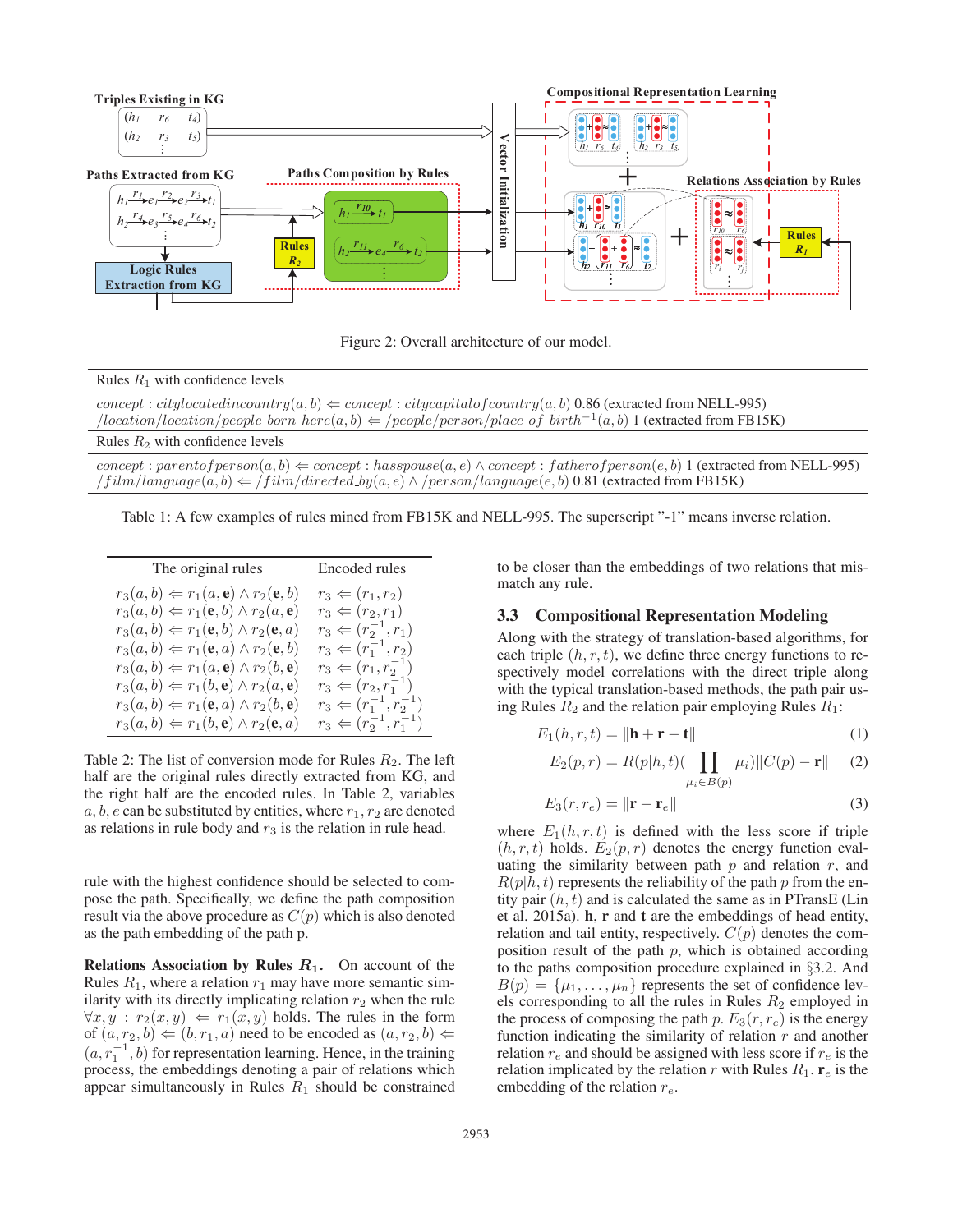### 3.4 Objective Formalization

With the open world assumption (Drumond, Rendle, and Schmidt-Thieme 2012), we introduce the pairwise ranking loss function to formalize our optimization objective of RPJE for training, which is defined as

$$
L = \sum_{(h,r,t)\in T} [L_1(h,r,t) + \alpha_1 \sum_{p \in P(h,t)} L_2(p,r) + \alpha_2 \sum_{r_e \in D(r)} L_3(r,r_e)] \tag{4}
$$

In Eq.4,  $D(r)$  is defined as the set of relations all deduced from r on the basis of Rules  $R_1$ , and  $r_e$  is any relation in  $D(r)$ .  $P(h, t)$  denotes all the paths linking entity pair  $(h, t)$ , and p is one of the path in  $P(h, t)$ .  $L_1(h, r, t)$ ,  $L_2(p, r)$ and  $L_3(r, r_e)$  are three margin-based loss functions considering the energy functions in Eqs.1,2,3 to measure the effectiveness of representation learning in regard to the direct triple  $(h, r, t)$ , the path pair  $(p, r)$  as well as the relation pair  $(r, r_e)$ , respectively, which are defined as follows:

$$
L_1(h,r,t) = \sum_{(h',r',t') \in T^-} max(0, \gamma_1 + E_1(h,r,t) - E_1(h',r',t'))
$$
\n(5)

$$
L_2(p,r) = \sum_{(r') \in T^-} max(0, \gamma_2 + E_2(p,r) - E_2(p,r')) \tag{6}
$$

$$
L_3(r, r_e) = \sum_{(r') \in T^-} max(0, \gamma_3 + \beta E_3(r, r_e) - E_3(r, r')) \tag{7}
$$

where the function  $max(0, x)$  is defined to obtain the maximum value between 0 and x.  $\gamma_1$ ,  $\gamma_2$ ,  $\gamma_3$  are three positive hyper-parameters denoting each margin of the loss functions in Eqs.5,6,7, respectively. The weight of triples is fixed to 1, and  $\alpha_1$ ,  $\alpha_2$  are two hyper-parameters respectively weighting the influence of paths and relation pairs embedding constraint.  $\beta$  denotes the confidence level of the rule in Rules  $R_1$ associating  $r$  and  $r_e$ . The confidence levels of all the rules are considered to be penalty coefficients in optimization. T represents a set that contains all the positive triples observed in KG. Following the negative sampling method as in (Bordes, Weston, and Bengio 2014),  $T^-$  contains the negative triples reconstructed via randomly replacing the entities and relations in  $T$  and removing the triples already exist in  $T$ .

$$
T^{-} = (h', r, t) \cup (h, r', t) \cup (h, r, t') \tag{8}
$$

To solve the optimization, we utilize mini-batch stochastic gradient descent (SGD). And considering the training efficiency, the paths are limited no longer than 3 steps.

### 4 Experiments

# 4.1 Experiment Settings

Datasets and Rules. We evaluate our model on four typical datasets: FB15K and FB15K-237 both extracted from the large-scale Freebase (Bollacker, Gottlob, and Flesca 2008), WN18 extracted from WordNet (Miller 1995) and NELL-995 extracted from NELL (Mitchell et al. 2018). Note that

| <b>Dataset</b>     | #Rel  | # $Ent$ | #Train  | #Valid | #Test  |
|--------------------|-------|---------|---------|--------|--------|
| FB <sub>15</sub> K | 1.345 | 14.951  | 483.142 | 50,000 | 59,071 |
| FB15K-237          | 237   | 14.541  | 272.115 | 17.535 | 20,466 |
| <b>WN18</b>        | 18    | 40.943  | 141.442 | 5,000  | 5,000  |
| <b>NELL-995</b>    | 200   | 75.492  | 123,370 | 15,000 | 15.838 |

Table 3: Statistics of datasets used in the experiments. Rel denotes relation and Ent denotes entity.

| <b>Datasets</b> | Rule<br><b>Types</b> | #0.5  | Various Confidence Thresholds<br>#0.6 | #0.7 | #0.8 | #0.9     |
|-----------------|----------------------|-------|---------------------------------------|------|------|----------|
| <b>FB15K</b>    | $R_{1}$              | 1,157 | 975                                   | 899  | 767  | 586      |
|                 | $R_{2}$              | 643   | 632                                   | 586  | 535  | 229      |
| FB15K-237       | $R_1$                | 93    | 89                                    | 81   | 76   | 40       |
|                 | $R_{2}$              | 359   | 309                                   | 292  | 253  | 232      |
| <b>WN18</b>     | $R_{1}$              | 17    | 17                                    | 17   | 17   | 16       |
|                 | $R_2$                | 89    | 80                                    | 77   | 24   | $\theta$ |
| <b>NELL-995</b> | $R_1$                | 132   | 96                                    | 58   | 40   | 15       |
|                 | Rэ                   | 326   | 266                                   | 201  | 161  | 105      |

Table 4: Statistics of the encoded rules in various confidence thresholds from the four datasets. Note that the rules in Rules  $R_1$  extracted from WN18 have the nearly same amount for their confidence levels all exceed 0.8.

FB15K-237 contains no inverse relation and hence it is hard to learn embeddings by these mutually independent relations, so FB15K and FB15K-237 are always regarded as two distinguishing datasets. Statistics of datasets used are shown in Table 3. We evaluate the performance of our approach and other baselines on KG completion task, which is specifically formulated as entity prediction and relation prediction. Specifically, entity prediction aims to complete a triple with one entity missing while relation prediction aims to predict a relation given head and tail entities.

Our scheme is readily incorporable to any rule mining tool. And we choose AMIE+ (Galárraga et al. 2015) for its convenience and fast-speed to mine rich rules with an alternative confidence threshold on different databases. The confidence thresholds of rules are selected in the range of [0,1] with the step size 0.1 to search the best performance of rules on datasets. Table 4 lists the statistics of rules with various confidence thresholds in the range of [0.5, 0.9] mined from FB15K, FB15K-237, WN18 as well as NELL-995, which have been encoded for representation learning.

Evaluation Protocols. Three principle assessment metrics are focused on: the mean rank of correct entities (MR), the mean reciprocal rank of correct entities (MRR) and the proportion of test triples for which correct entity is ranked in the top n predictions (Hits@n). And an evaluation result should achieve lower MR, higher MRR and Hits@10. Moreover, the "filtered" setting eliminates the reconstructed triples that could be observed in the KG, yet the "raw" setting does not. To achieve these metrics, We define the score function for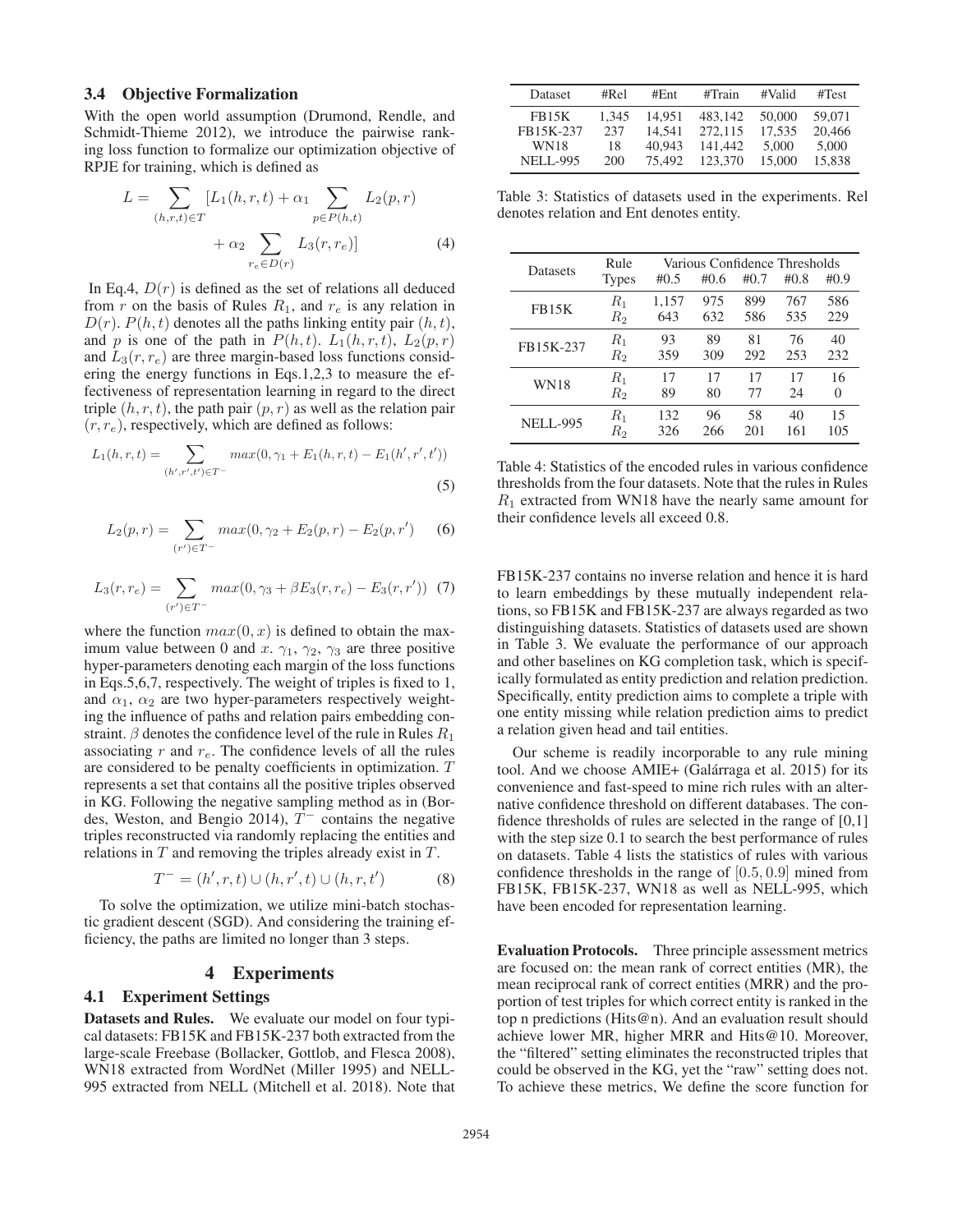calculating the scores for reconstructed triples as follows:

$$
Q(h,r,t) = \|\mathbf{h} + \mathbf{r} - \mathbf{t}\|
$$
  
+  $\alpha_1 \sum_{p \in P(h,t)} R(p|h,t) (\prod_{\mu_i \in B(p)} \mu_i) \|C(p) - \mathbf{r}\|$  (9)

As shown in Eq.9, the Rules  $R_2$  should be utilized for composing paths in testing process. We rank the scores in descending order.

Baselines for Comparison. To verify the performance of our approach, we select several involved state-of-theart models to implement KG completion, including three types of baselines: (1) Embedding methods only considering triple facts: TransE (Bordes et al. 2013), TransH (Wang et al. 2014), TransR (Lin et al. 2015b), STransE (Nguyen et al. 2016), TransG (Xiao, Huang, and Zhu 2016), TEKE (Wang and Li 2016), R-GCN+ (Michael et al. 2018), KB-LRN (Garciaduran and Niepert 2017), ConvE (Dettmers et al. 2018). (2) Path-based models: PTransE (Lin et al. 2015a) and DPTransE (Zhang et al. 2018). (3) Rule enhanced models: KALE (Guo et al. 2016) and RUGE (Guo et al. 2018). We use the best results presented in their original papers and also implement PTransE and RUGE by their source codes.

Experimental Settings. To guarantee fair comparison, we adopt the following evaluation settings in our work: (1) 100 mini-batches are created on datasets. (2) The entity and relation embeddings are initialized randomly and limited to unit vectors. (3) Following the same configurations as many prevailing baselines, the learning rate is chosen as 0.001,  $\gamma_1$  and  $\gamma_2$  are selected as  $\gamma_1 = \gamma_2 = 1$ , the embedding dimension is set to 50 for WN18 and 100 for other three datasets considering only 18 relations exist in WN18, dissimilarity is selected as  $L_1$  and training epochs is set to 500. In addition, we employ a grid search to select the other optimal hyper-parameters. We manually tune the margin  $\gamma_3$  in  $\{1, 1, 5, 2, 2.5, 3\}$ , and the weight coefficients  $\alpha_1, \alpha_2$  both in  $\{0, 5, 1, 1.5, 2, 3, 5\}$ . The best models are selected on validation sets. The resulting optimal of margin  $\gamma_3$  and the weight coefficients  $\alpha_1, \alpha_2$  are assigned to:  $\gamma_3 = 1, \alpha_1 = 1, \alpha_2 = 3$ .

#### 4.2 Influence of Confidence Levels and Path Steps

In this subsection, we experimentally examine the impact of the two important parameters in our proposed scheme, namely the confidence levels of the rules and path steps. It indicates that our model is robust to the noisy rules for the rules with low confidence will be filtered out according to the appropriate confidence threshold. For instance, based on the confidence threshold 0.7, the rule  $AthletePlayIn League(x, y)$ AthleteledTeam $(x, z) \land$  TeamPlaysInLeague $(z, y)$ with confidence 0.96 will be used in path composition, but the rule  $PersonHasJobPosition(x, y)$  $HasSibling(x, z) \wedge PersonHasJobPosition(z, y)$  with confidence 0.6 will be removed. It is also known that selecting a confidence threshold is a trade-off between higher confidence with more rules. We investigate the performance influence by varying the confidence thresholds in the range of [0.1, 1.0] with step 0.1. From Figure 3, we can observe



Figure 3: Performance comparison of various confidence thresholds and path steps limitation.

| Models          |     | <b>MR</b> | <b>MRR</b> |      | Hits@ $10\%$ |
|-----------------|-----|-----------|------------|------|--------------|
|                 | raw | filtered  | filtered   | raw  | filtered     |
| TransE          | 243 | 125       | 0.4        | 34.9 | 47.1         |
| TransH          | 212 | 87        |            | 45.7 | 64.4         |
| TransR          | 198 | 77        |            | 48.2 | 68.7         |
| STransE         | 219 | 69        | 0.543      | 51.6 | 79.7         |
| $R$ -GCN+       |     |           | 0.696      |      | 84.2         |
| <b>KB-LRN</b>   |     | <u>44</u> | 0.794      |      | 87.5         |
| ConvE           |     | 51        | 0.657      |      | 83.1         |
| PTransE         | 200 | 54        | 0.679      | 51.8 | 83.4         |
| <b>DPTransE</b> | 191 | 51        |            | 58.1 | 88.5         |
| <b>KALE</b>     |     |           | 0.523      |      | 76.2         |
| <b>RUGE</b>     | 191 | 71        | 0.768      | 54.3 | 86.5         |
| <b>RPJE</b>     | 186 | 40        | 0.816      | 55.0 | 90.3         |

Table 5: Entity prediction results on FB15K. The missing values indicate the scores not reported in the original work. The best score is in bold, and the second best in underline.

that the confidence thresholds of 0.7 and 0.8 achieve the best tradeoffs. Furthermore, RPJE outperforms PTransE with the confidence threshold in a broad range of  $[0.4, 1.0]$ which illustrates the rules exploited in our model will be effective as long as the confidence threshold is selected in a moderate range. Particularly, RPJE-min obtains worse performance with lower confidence threshold due to more incorrect rules employed will cut down the accuracy of representation learning.

Additionally, we could compare the performance of different path steps limitation between steps 2 and 3. Figure 3 illustrates the entity prediction results considering different confidence thresholds achieved by RPJE-S2 (2-step path), RPJE-S3 (3-step path), RPJE-min (RPJE ignoring the confidence of rules) and PTransE on FB15K. These results verify the confidence levels' contribution to representation learn-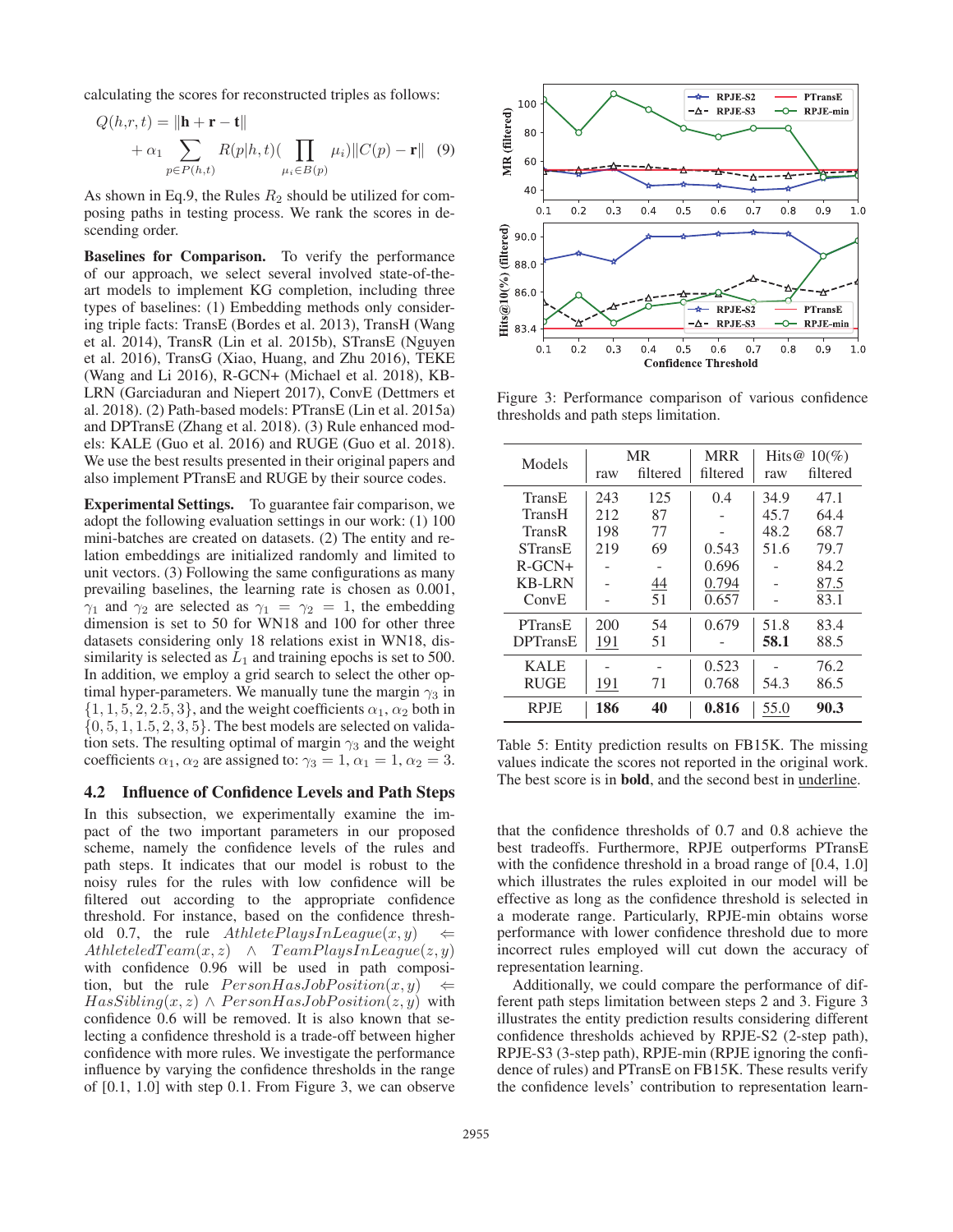|                 |         | Head Prediction (Hits $@10$ ) |       |       |         | Tail Prediction (Hits $@10$ ) |       |       |  |
|-----------------|---------|-------------------------------|-------|-------|---------|-------------------------------|-------|-------|--|
| Models          | $1 - 1$ | $1-N$                         | $N-1$ | $N-N$ | $1 - 1$ | $1-N$                         | $N-1$ | $N-N$ |  |
| TransE          | 35.6    | 62.6                          | 17.2  | 37.5  | 34.9    | 14.6                          | 68.3  | 41.3  |  |
| TransH          | 66.8    | 87.6                          | 28.7  | 64.5  | 65.5    | 39.8                          | 83.3  | 67.2  |  |
| <b>TransR</b>   | 78.8    | 89.2                          | 34.1  | 69.2  | 79.2    | 37.4                          | 90.4  | 72.1  |  |
| <b>STransE</b>  | 82.8    | 94.2                          | 50.4  | 80.1  | 82.4    | 56.9                          | 93.4  | 83.1  |  |
| <b>TEKE</b>     | 78.8    | 89.3                          | 54.0  | 81.7  | 79.2    | 59.2                          | 90.4  | 83.5  |  |
| <b>TransG</b>   | 93.0    | 96.0                          | 62.5  | 86.8  | 92.8    | 68.1                          | 94.5  | 88.8  |  |
| <b>PTransE</b>  | 91.0    | 92.8                          | 60.9  | 83.8  | 91.2    | 74.0                          | 88.9  | 86.4  |  |
| <b>DPTransE</b> | 92.5    | 95.0                          | 58.0  | 86.6  | 93.5    | 71.1                          | 93.9  | 88.2  |  |
| <b>RPIE</b>     | 94.2    | 96.5                          | 70.4  | 91.6  | 94.1    | 83.9                          | 95.3  | 93.3  |  |

Table 6: Entity prediction results on FB15K by mapping properties of relations (%) with filtered setting.

| Models      |      | MR       | Hits@1(%) |          |  |
|-------------|------|----------|-----------|----------|--|
|             | raw  | filtered | raw       | filtered |  |
| TransE      | 2.79 | 2.43     | 68.3      | 87.2     |  |
| PTransE     | 1.81 | 1.35     | 69.5      | 93.6     |  |
| <b>RUGE</b> | 2.47 | 2.22     | 68.8      | 87.0     |  |
| <b>RPJE</b> | 1.68 | 1.24     | 70.1      | 95.3     |  |

Table 7: Relation prediction results on FB15K. We use Hits@1 for better comparison because Hits@10 of all the models exceed 95%.

ing. On account of same configurations, RPJE employing paths with maximum 2 steps consistently outperforms that with maximum 3 steps. The reason might be that longer paths may cause lower accuracy in paths composition, which will be studied in the future work. Therefore, we select the confidence threshold as 0.7 and the path steps as 2 for the best setting in the following results.

### 4.3 Evaluation Results on FB15K and FB15K-237

In this section, we first evaluate entity prediction and relation prediction of the proposed RPJE with a variety of baselines on FB15K. From Table 5, it can be observed that: (1) Our approach RPJE achieves superiority compared with other baselines, and most of the improvements are statistically significant. This demonstrates that RPJE learns more reasonable embeddings for KGs via using logic rules in conjunction with paths. (2) In particular, RPJE outperforms PTransE on each metric, which indicates the superiority of introducing logic rules for providing higher accuracy in paths composition and learning better path embeddings. (3) Compared to the rule-based baselines KALE and RUGE, RPJE obtains the improvements of 56.0%/6.3% on MRR and 18.5%/4.4% on Hits@10 (filtered), which demonstrates the effectiveness of explicitly employing rules for preserving more semantic information and further integrating paths.

Table 6 shows the evaluation results of predicting entities by various types of relations. We can observe that: 1) RPJE outperforms all baselines significantly and consistently in regard to all the relation categories. Compared to the best performing baseline TransG, RPJE achieves an average im-

| Models        | MR  | <b>MRR</b> | Hits $@10(\%)$ |
|---------------|-----|------------|----------------|
| TransE        | 347 | 0.294      | 46.4           |
| $R-GCN+$      |     | 0.249      | 41.7           |
| <b>KB-LRN</b> | 209 | 0.309      | 49.3           |
| ConvE         | 246 | 0.316      | 41.7           |
| PTransE       | 302 | 0.363      | 52.6           |
| <b>RUGE</b>   | 488 | 0.164      | 34.9           |
| <b>RPJE</b>   | 207 | 0.470      | 62.5           |

Table 8: Entity prediction results on FB15K-237.

provement of 4.2% in head entities prediction and 6.5% in tail entities prediction. 2) More interestingly, on the two toughest tasks of predicting head entities of N-1 relation and predicting tail entities of 1-N relation, our approach achieves the best performance improvements approximately 12.6% and 13.4% compared to the best baselines, respectively.

The results of relation prediction are shown in Table 7. Three typical models representing three types of baselines are implemented. The results illustrate that RPJE outperforms baselines in all metrics. It verifies that paths could provide extra relationships for entity pairs and rules can further create more semantic association for relations to improve relation embeddings and benefit for relation prediction.

Furthermore, we implement the experiments on dataset FB15K-237. Since FB15K-237 is constructed up to date, only a minority of existing works have implemented their experiments and show evaluation results on this dataset, which can be selected as baselines. As shown in Table 8, RPJE obtains the best performance with approximately 29.5% improvement compared to PTransE on MRR and 26.8% improvement compared to KB-LRN on Hits@10. Although no inverse relation could be observed in FB15K-237, we could employ Horn rules to provide significant supplements for building semantic associations of relations.

### 4.4 Evaluation Results on WN18 and NELL-995

We also test the models on datasets WN18 and NELL-995. Three types of typical models are selected as baselines. Few rules can be mined from WN18 due to extremely limited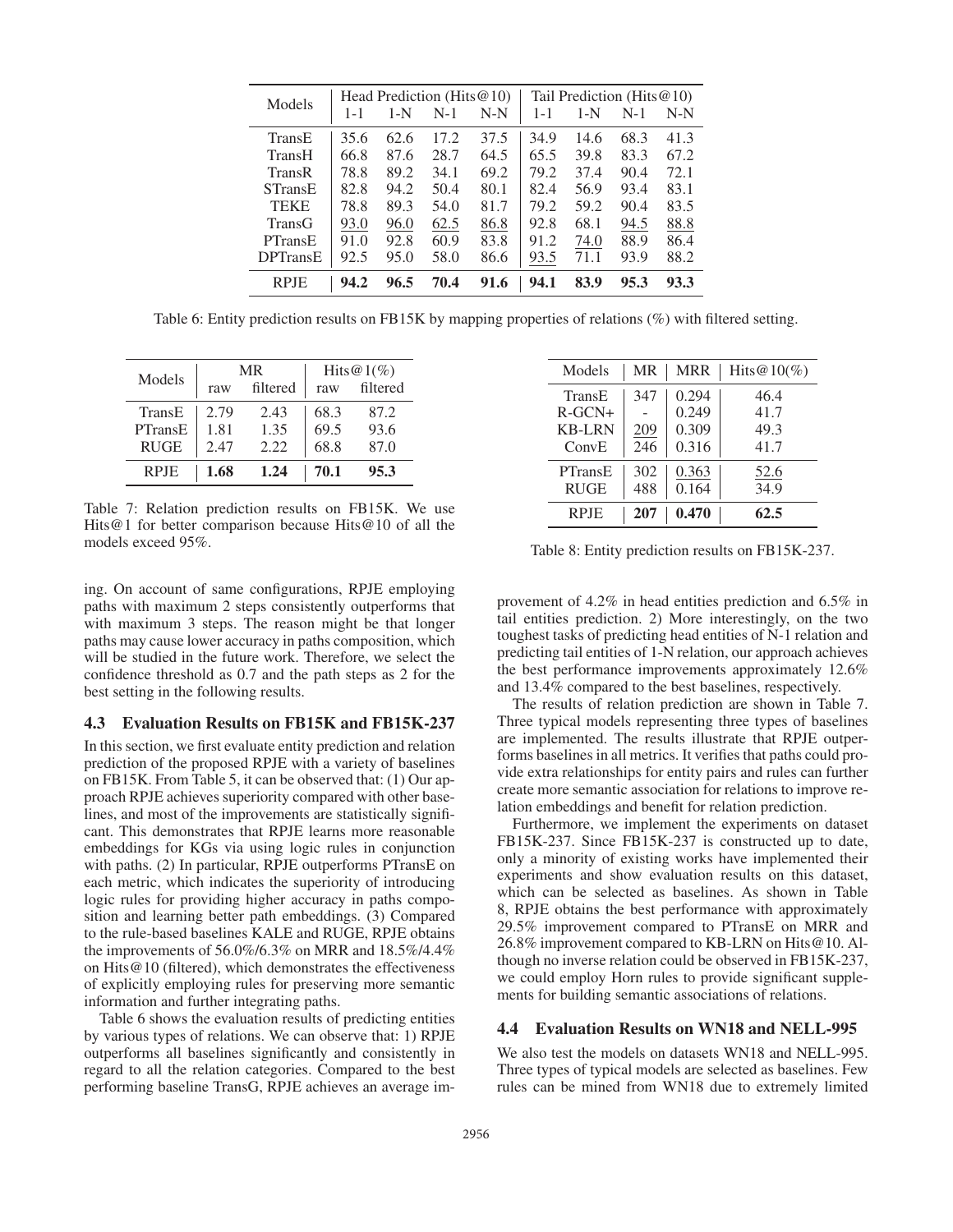|             |            | WN18           | <b>NELL-995</b> |                |  |
|-------------|------------|----------------|-----------------|----------------|--|
| Models      | <b>MRR</b> | Hits $@10(\%)$ | MRR             | Hits $@10(\%)$ |  |
| TransE      | 0.495      | 93.4           | 0.219           | 35.2           |  |
| PTransE     | 0.890      | 94.5           | 0.304           | 43.7           |  |
| <b>RUGE</b> | 0.943      | 94.4           | 0.318           | 43.3           |  |
| <b>RPJE</b> | 0.946      | 95.1           | 0.361           | 50.1           |  |

Table 9: Entity prediction results on WN18 and NELL-995.

| Models      | MR. |          | <b>MRR</b> |      | Hits@ $10\%$ |
|-------------|-----|----------|------------|------|--------------|
|             | raw | filtered | filtered   | raw  | filtered     |
| <b>RPJE</b> | 186 | 40       | 0.816      | 55.0 | 90.3         |
| -PaRu2      | 205 | 63       | 0.453      | 49.3 | 72.1         |
| $-Ru1$      | 193 | 47       | 0.812      | 54.5 | 90.0         |

Table 10: Ablation study by removing paths and length-2 rules as well as length-1 rules.

amount of relations. And very parse paths can be extracted from NELL-995 because entities are far more than relations on this dataset. Even so, our model RPJE achieves consistent and significant improvements over other baselines as shown in Table 9. It illustrates the superiority of our approach for representation learning on various large scale KGs. On the other hand, considering the performance gains on FB15K are more than that on WN18, which is because more rules provide more semantic information to RPJE to use. As can be expected, our model RPJE will obtain better performance on datasets which implies more rules and paths.

### 4.5 Ablation Study

To verify the effectiveness of different components of RPJE, we implement the ablation study of entity prediction on FB15K by removing the paths as well as the length-2 rules at one time (-PaRu2), and the rules of length 1 (-Ru1) from our integrated model, respectively. More specifically, -PaRu2 means removing  $E_2/\tilde{L}_2$  in Eq. 2/6 and -Ru1 means removing  $E_3/L_3$  in Eq. 3/7. As shown in Table 10, we can conclude removing each component will lead to performance degradation especially when removing the paths and the rules of length 2 changes the results significantly.

### 4.6 Case Study

As shown in Figure 4, considering a relation prediction task with the given head entity  $The Pursuit of Happings$  and tail entity  $English$ , the result  $FilmLanguage$  is obtained by our model RPJE. Particularly, this result can be explained by RPJE with paths and rules: for the 2-steps path, the rule

```
film language(x, y) \leftarrow \text{castactor}(x, z) \land \text{personlanguage}(z, y)
```
with the confidence 0.81 is activated to compose the path into the prediction result  $FilmLanguage$  while providing the confidence level 0.81 of this result. For the path of 3 steps, the intermediate composition result  $CountrySpokenIn^{-1}$  is obtained by calling Rules  $R_2$  and further employed to achieve the relation prediction result



Figure 4: An example of the explainable relation prediction.

 $FilmLanguage$  via embeddings on the reconstructed path containing the relation  $CountrySpokenIn^{-1}$ .

# 5 Conclusion and Future Work

In this paper, we proposed a novel model RPJE to learn KG embeddings by integrating triple facts, Horn rules and paths in a unified framework to enhance the accuracy and the explainability of representation learning. The Experimental results on KG completion verified the rules with confidence levels are significant in improving the accuracy of composing paths and enhancing the association between relations.

For future work, we will investigate some other potential composition operations such as Long Short Term Memory networks (LSTM) with attention mechanism which may benefit for long paths. And we will explore to push the embedding information back from RPJE to rule learning with a well-designed closed-loop system.

# 6 Acknowledgements

This work was partially supported by the National Natural Science Foundation of China (No. 61772054), the NSFC Key Project (No. 61632001), the Natural Science Foundation of China (No. 61572493) and the Fundamental Research Funds for the Central Universities.

#### References

Bollacker, K.; Gottlob, G.; and Flesca, S. 2008. Freebase: a collaboratively created graph database for structuring human knowledge. In *KDD 2008*, 1247–1250.

Bordes, A.; Usunier, N.; Garcia-Duran, A.; Weston, J.; and Yakhnenko, O. 2013. Translating embeddings for modeling multirelational data. In *NIPS 2013*, 2787–2795.

Bordes, A.; Weston, G.; and Bengio, Y. 2014. A semantic matching energy function for learning with multi-relational data. *Machine Learning* 94:233–259.

Dettmers, T.; Minervini, P.; Stenetorp, P.; and Riedel, S. 2018. Convolutional 2D knowledge graph embeddings. In *AAAI 2018*, 1811–1818.

Drumond, L.; Rendle, S.; and Schmidt-Thieme, L. 2012. Predicting rdf triples in incomplete knowledge bases with tensor factorization. In *SAC 2012*, 326–331.

Gad-Elrab, M. H.; Stepanova, D.; Urbani, J.; and Weikum, G. 2016. Exception-enriched rule learning from knowledge graphs. In *ISWC 2016*, 234–251.

Galárraga, L.; Teflioudia, C.; Hose, K.; and Suchanek, F. 2013. AMIE: Association rule mining under incomplete evidence in ontological knowledge bases. In *WWW 2013*, 413–422.